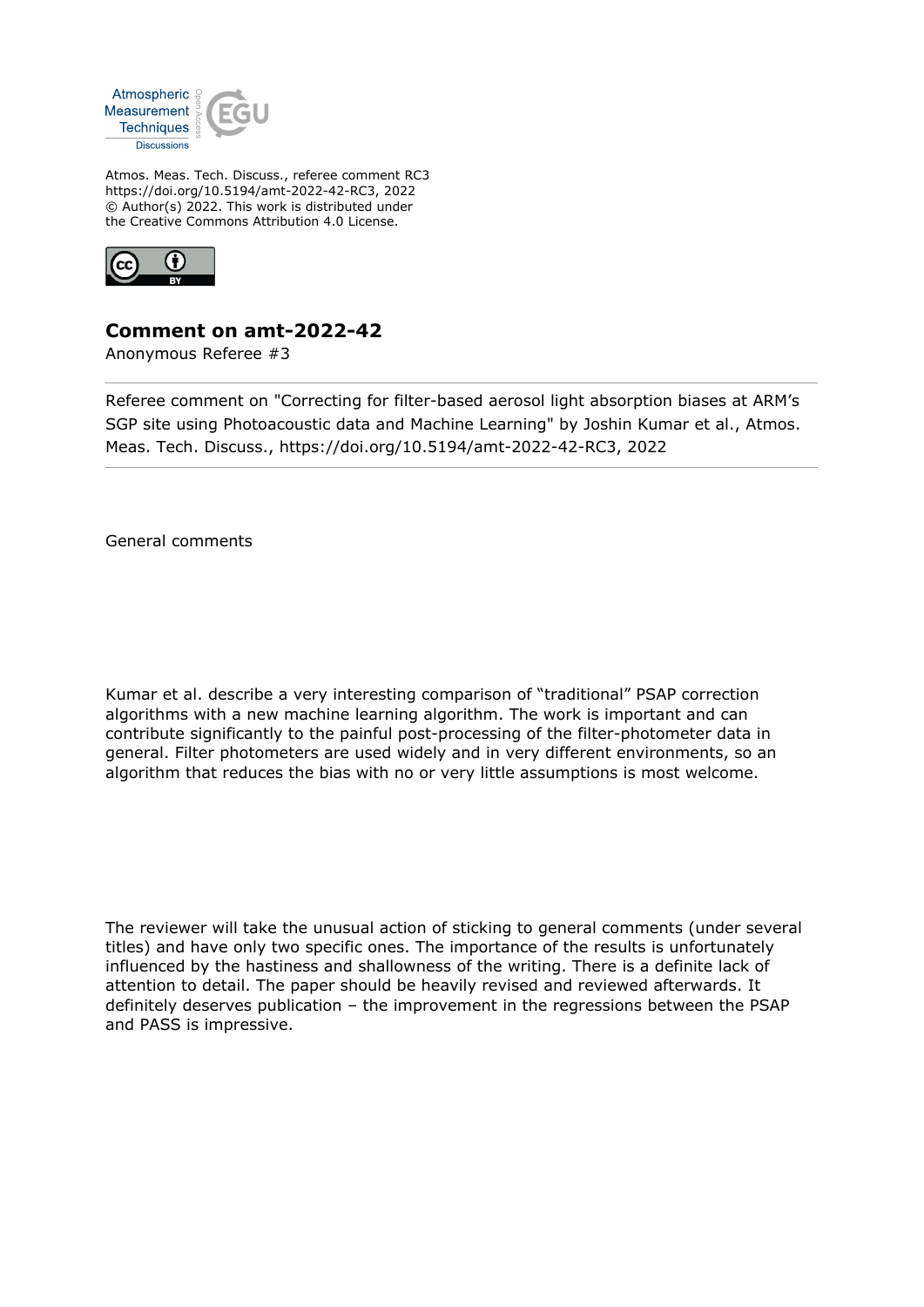## **Terminology and parameters**

What is B\_PSAP?

What are "uncorrected filter-based absorption raw signals"?

The statement (line 138) that "this overestimation…" – by filter pohotometers, "… is due to the enhancement of light absorption by the filter deposited aerosol due to scattering based artifacts" is misleading. The enhancement is due to scattering of light by the filter fibers. Part of the reduction of light intensity below the sample is due to scattering (away from the forward direction). This is correctly summarized in Eq. 1, but not here. The separation of these two effects is artificial (Mueller et al., 2010). This should be discussed, especially in light of the superiority of the RFR algorithm.

The authors should use notation and naming of the parameters consistent with Ogren et al (2017). I suspect that the "uncorrected filter-based absorption raw signals" are in fact the attenuation coefficient. If this is so, please use this parameter. The "raw signals" could be interpreted as raw intensity signals measured by the photodiode… Please be precise.

Also, the absorption coefficient is derived, not measured, by filter photometers. The authors correctly state this, but then relapse into claiming that the absorption coefficient is "measured" by PSAP.

What is he reason for including Eq 4 before Eq 5?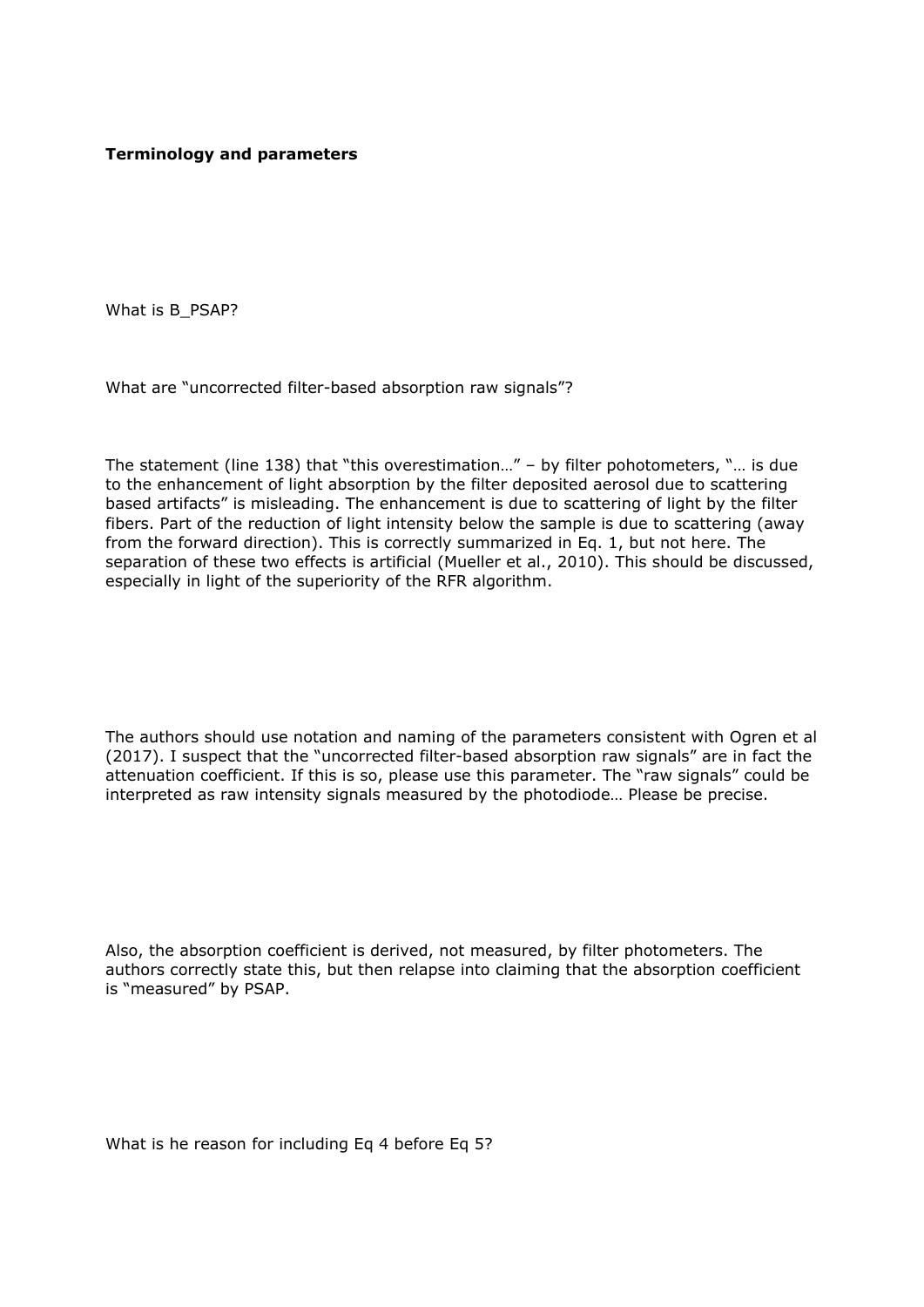It is never referenced.

#### **Measurements**

Start by explicitly stating the period under investigation. This sets the stage. It seems there is 6.5 years of collocated PASS and PSAP data, yet the authors use only 3 months?!

Which filter was used in the PSAP?

Pall, Azumi, anything else... - see for example Ogren et al., 2017 for the difference in regression slope.

Was the inlet dried? Was there a cutoff? How was the flow split? Were the ACSM measurements performed in the same size fraction?

Please provide all relevant details!

The authors state that SSA is not available. This is probably not true, as the ARM web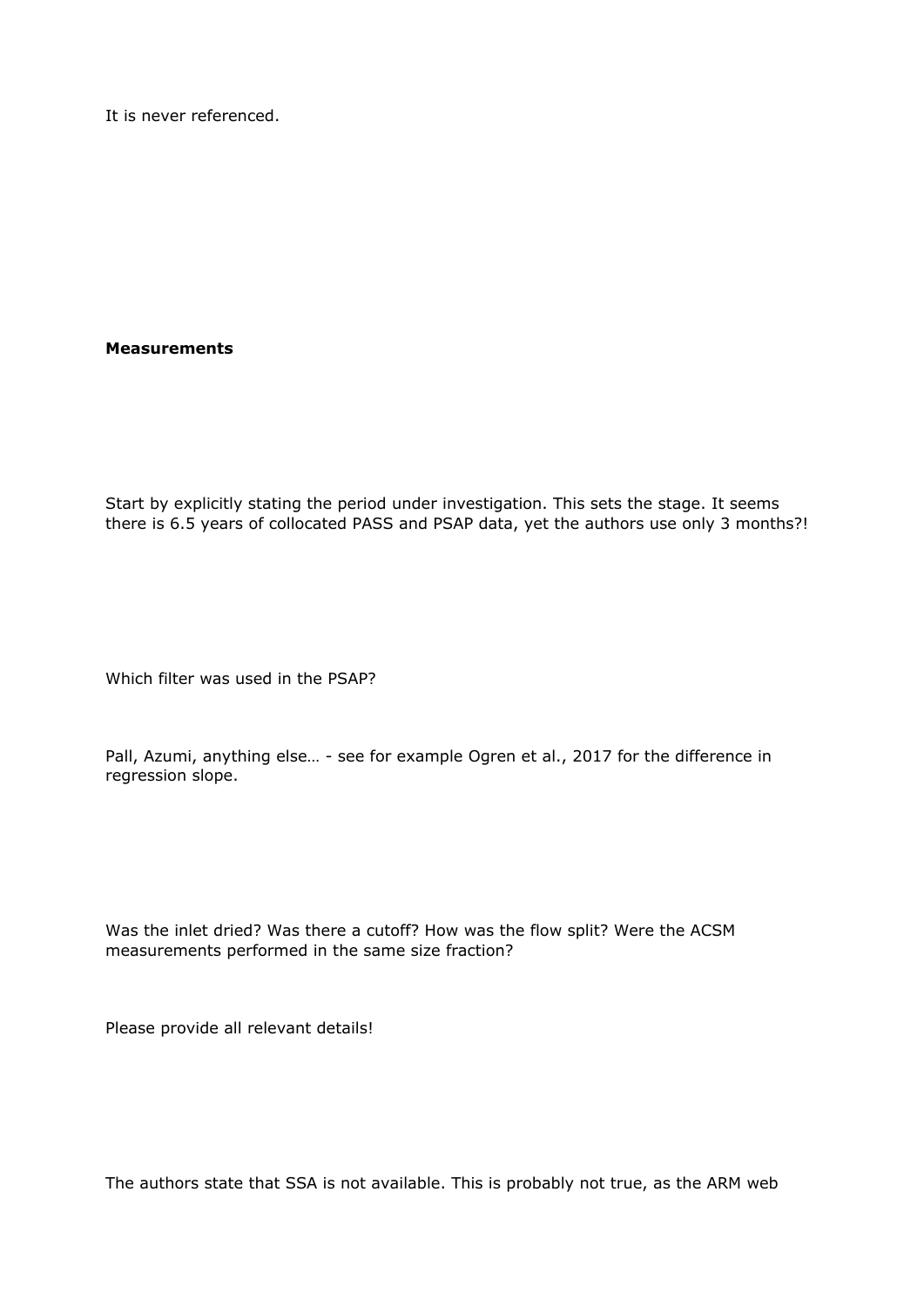page:

https://www.arm.gov/capabilities/instruments?category=aerosol&type=armobs&site=sgp

states that there is a neph installed at SGP from 4 Oct 2010 onwards. Include the scattering data everywhere as it will improve the corrections, especially the Virkkula 2010 corrected algorithm.

SSA is fundamental in terms of the overestimation of derived absorption using filterphotometers (Weingartner et al., 2003; Virkkula et al., 2015; Yus-Díez et al., 2021). The analysis of the performance (see below on the comment which parameter to use) of the algorithms as a function of SSA should be investigated.

Similarly, ACSM measurements are supposed to be available from 18 Nov 2010 onwards. The selectio of only 3 months makes the huge OM event starting on 2015 07 07 very important when looking at the "average" picture – it heavily skews the data, if using averages, especially since the PASS and PSAP were not working consistently during this period. The ACSM measurements could be used to a higher degree in the interpretation of the results (see also below).

What is the relevance Fig A2, showing, among other things, negative OC?

The period is 2 years prior to the measurement campaign.

The authors use negative AAE derived from the blue/green wavelength pair for inter/extrapolation. Such values are highly unusual and require major attention. There must be an error somewhere, since other AAE values seem closer to what one would expect. The OM event probably has a huge influence on AAE. What happened, a large fire?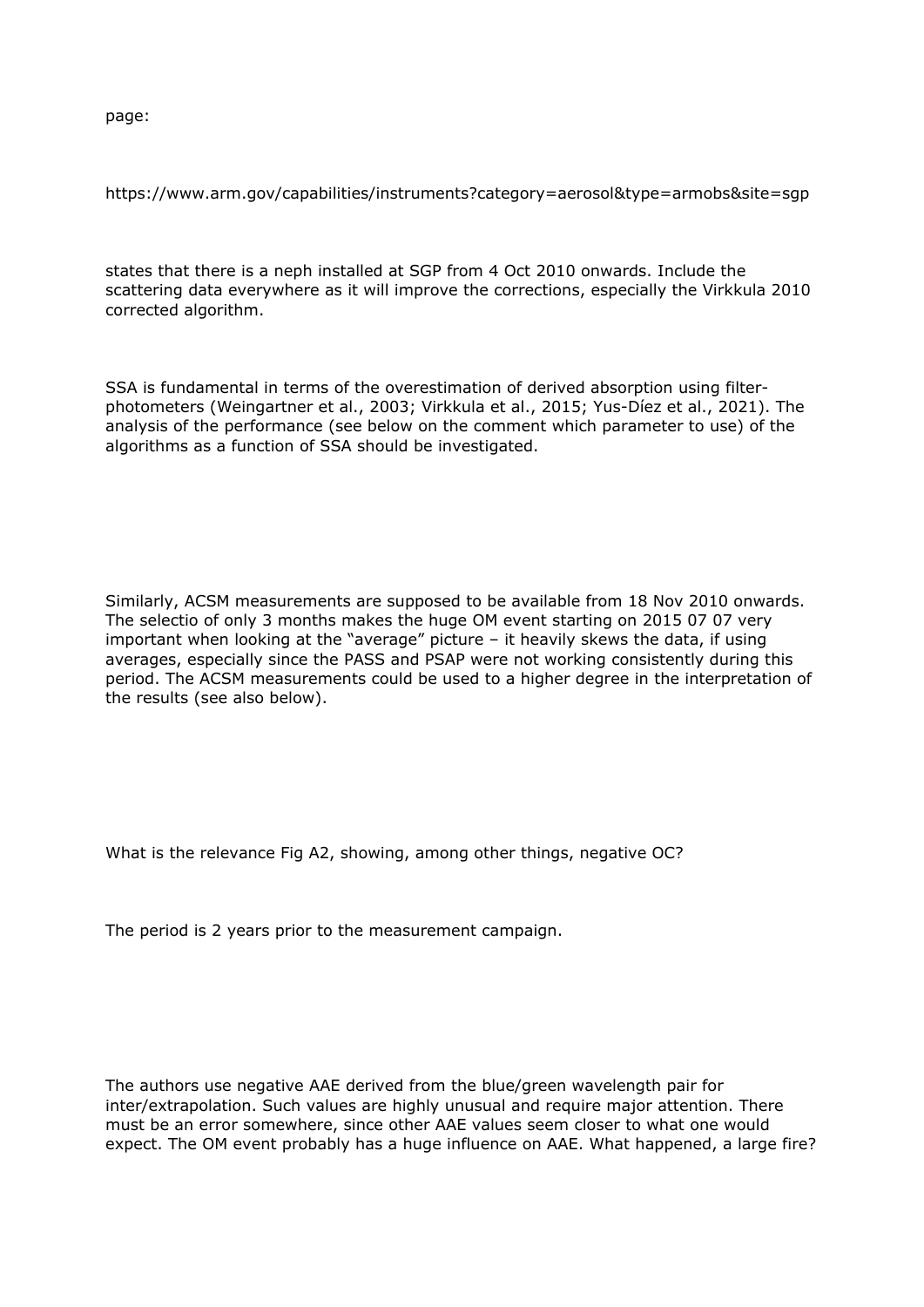#### **Data processing and Algorithms**

How were the period with incorrect, suspect, and missing values identified? What were the criteria?

How was averaging performed? Was the Springston and Sedlacek (2007) algorithm used? It should be at least investigated, there is an interesting example by Backman et al. (2017) which could be followed.

The reason for using the average of Virkkula (2010) and Ogren (2010)-Bond (1999) is described only briefly. It would help to treat each separately and then show the average (which is used in processing of the data). One expects a comment also on why is this paper better than Arnott et al. (2005).

How is the training/testing split 70/30 determined?

More details need to be provided. Why is the learning period twice as long as the test one? What happens if the periods are extended (6.5 years of data!)? Is the 70/30 split predefined by a human or is this some sort of a Monte Carlo sampling?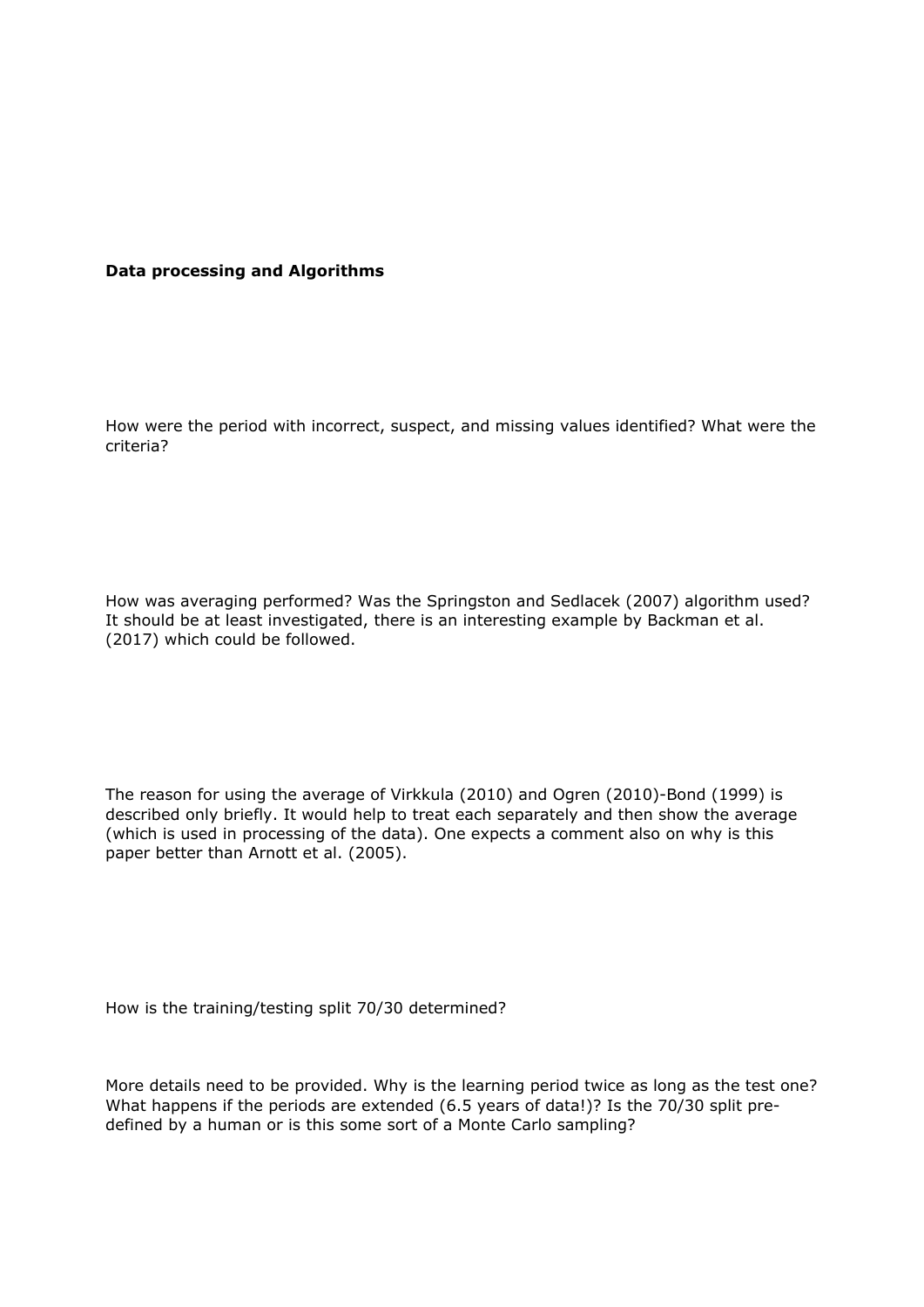The RFR method is empiricistic. It would be of great interest to check its performance in periods of different SSA… to see what are the real parameter of interest (see the backscattering coefficient and SSA in Virkkula et al., 2015)?

The reviewer is not sure that RMSE is the correct parameter to estimate the performance of the correction algorithms. It assumes the error only in the PSAP measurements. While this is true for "bias" assuming that PASS is the "absolute truth" (see above), but it is not true for experimental noise.

What is the cause of RMSE wavelength variability? Noise? This is algorithm independent green regressions are always best.

#### **Results**

Why is the number of points in the regression on Fig 5 (RFR) lower that for other algorithms?

**Miscellaneous**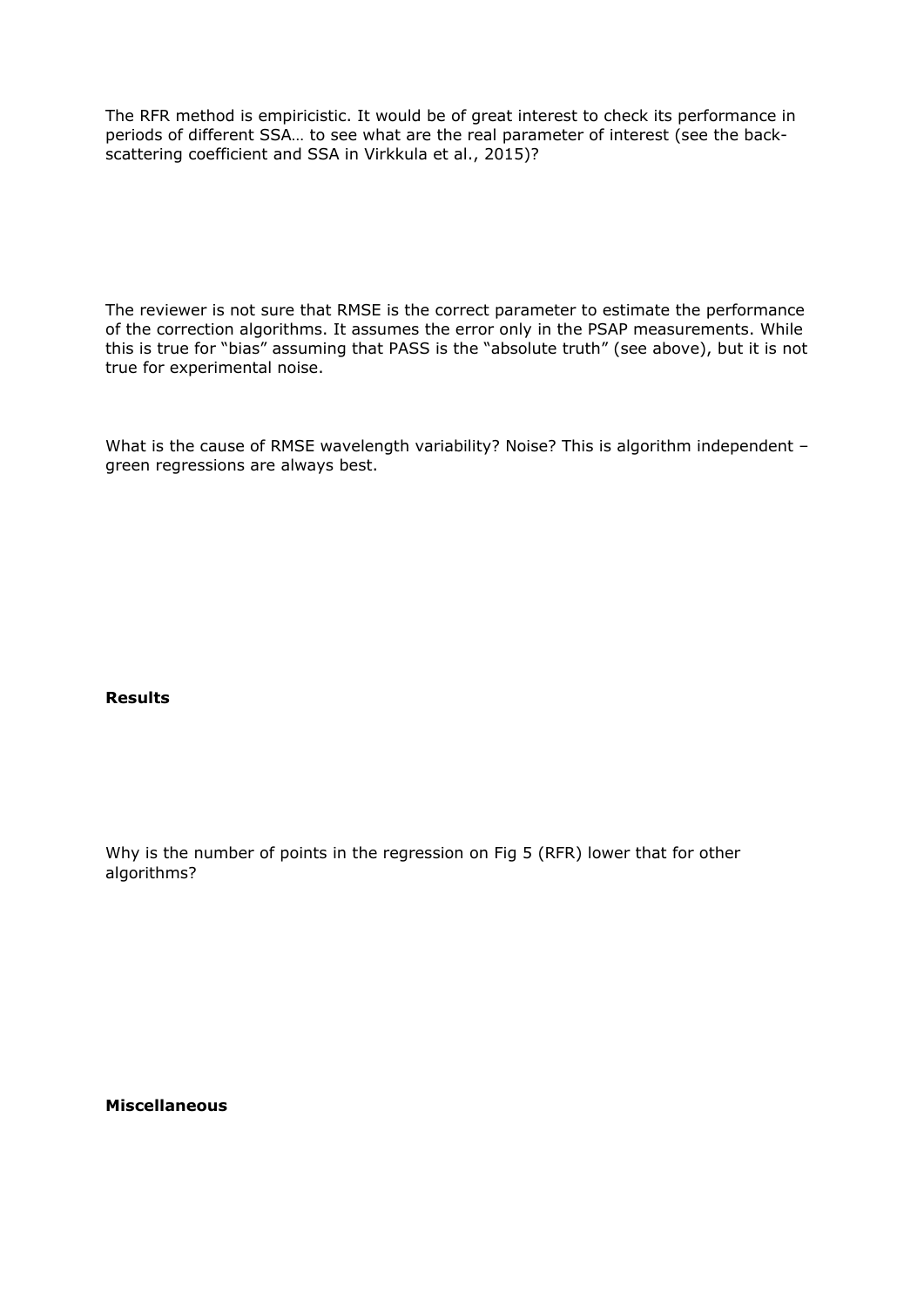I am curious: could you derive Virkkula parameters with the RFR algorithm?

The laboratory experiment (Section 3.5) is very different but interesting. There should be more experimental detail.

### **Specific comments**

Please spell check the manuscript!

Please use the dates in global format (18 Nov 2010), so that our colleagues from outside the Americas will understand them without ambiguity.

**References**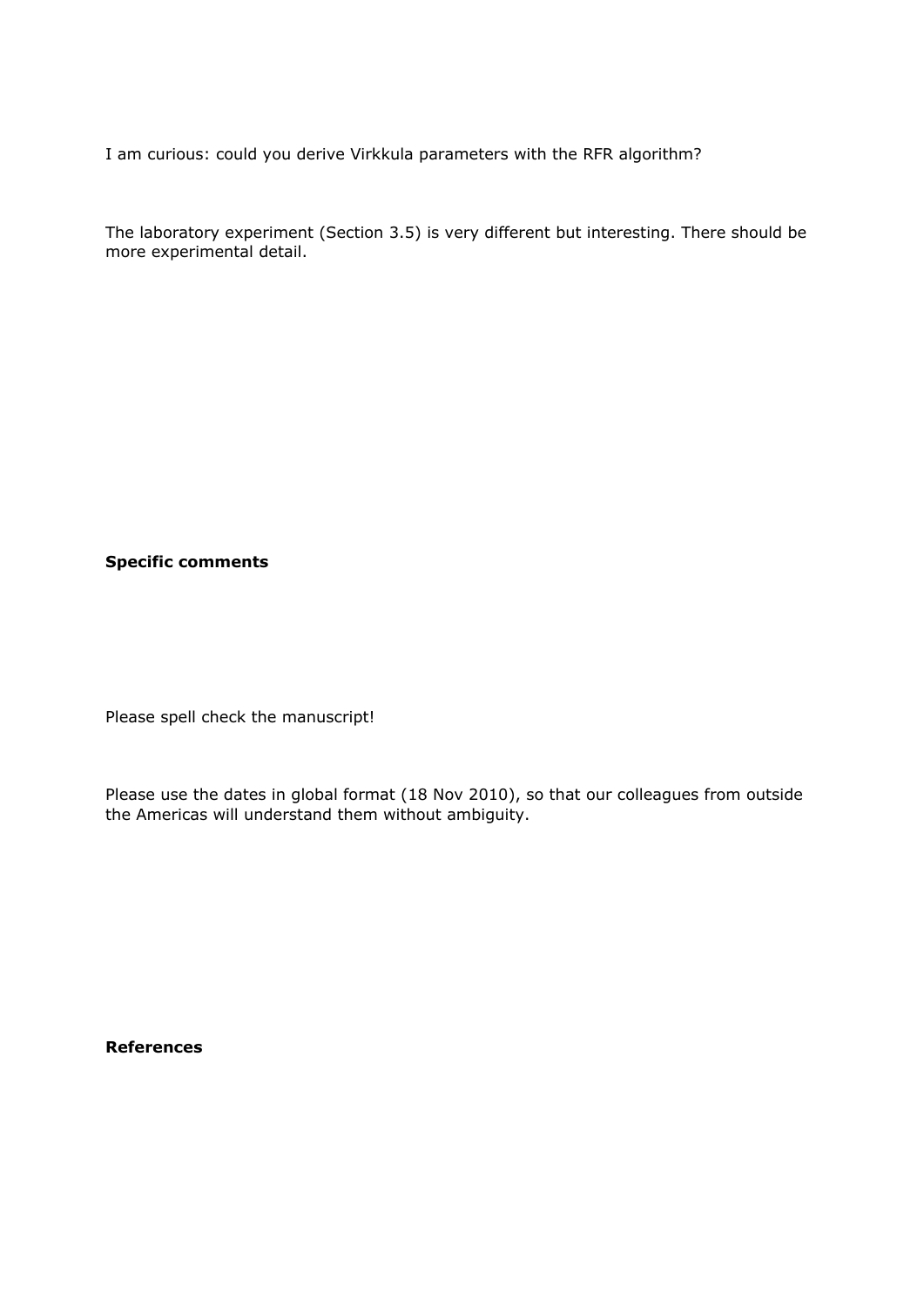Arnott, W. P., Hamasha, K., Moosmüller, H., Sheridan, P. J., and Ogren, J. A.: Towards aerosol light-absorption measurements with a 7-wavelength Aethalometer: Evaluation with a photoacoustic instrument and 3-wavelength nephelometer, Aerosol Sci. Technol., 39, 17-29, 10.1080/027868290901972, 2005.

Backman, J., Schmeisser, L., Virkkula, A., Ogren, J. A., Asmi, E., Starkweather, S., Sharma, S., Eleftheriadis, K., Uttal, T., Jefferson, A., Bergin, M., Makshtas, A., Tunved, P., and Fiebig, M.: On Aethalometer measurement uncertainties and an instrument correction factor for the Arctic, Atmos. Meas. Tech., 10, 5039–5062, https://doi.org/10.5194/amt-10-5039-2017, 2017.

Müller, T., Virkkula, A., and Ogren, J. A.: Constrained two-stream algorithm for calculating aerosol light absorption coefficient from the Particle Soot Absorption Photometer, Atmos. Meas. Tech., 7, 4049–4070, https://doi.org/10.5194/amt-7-4049-2014, 2014.

Ogren, J. A., Wendell, J., Andrews, E., and Sheridan, P. J.: Continuous light absorption photometer for long-term studies, Atmos. Meas. Tech., 10, 4805–4818, https://doi.org/10.5194/amt-10-4805-2017, 2017.

Springston, S. R. and Sedlacek, A. J.: Noise characteristics of an instrumental particle absorbance technique, Aerosol Sci. Tech., 41,1110–1116, https://doi.org/10.1080/02786820701777457, 2007.

Virkkula, A.: Correction of the calibration of the 3-wavelength Particle Soot Absorption Photometer (3λ PSAP), Aerosol Science and Technology, 44, 706-712, 2010.